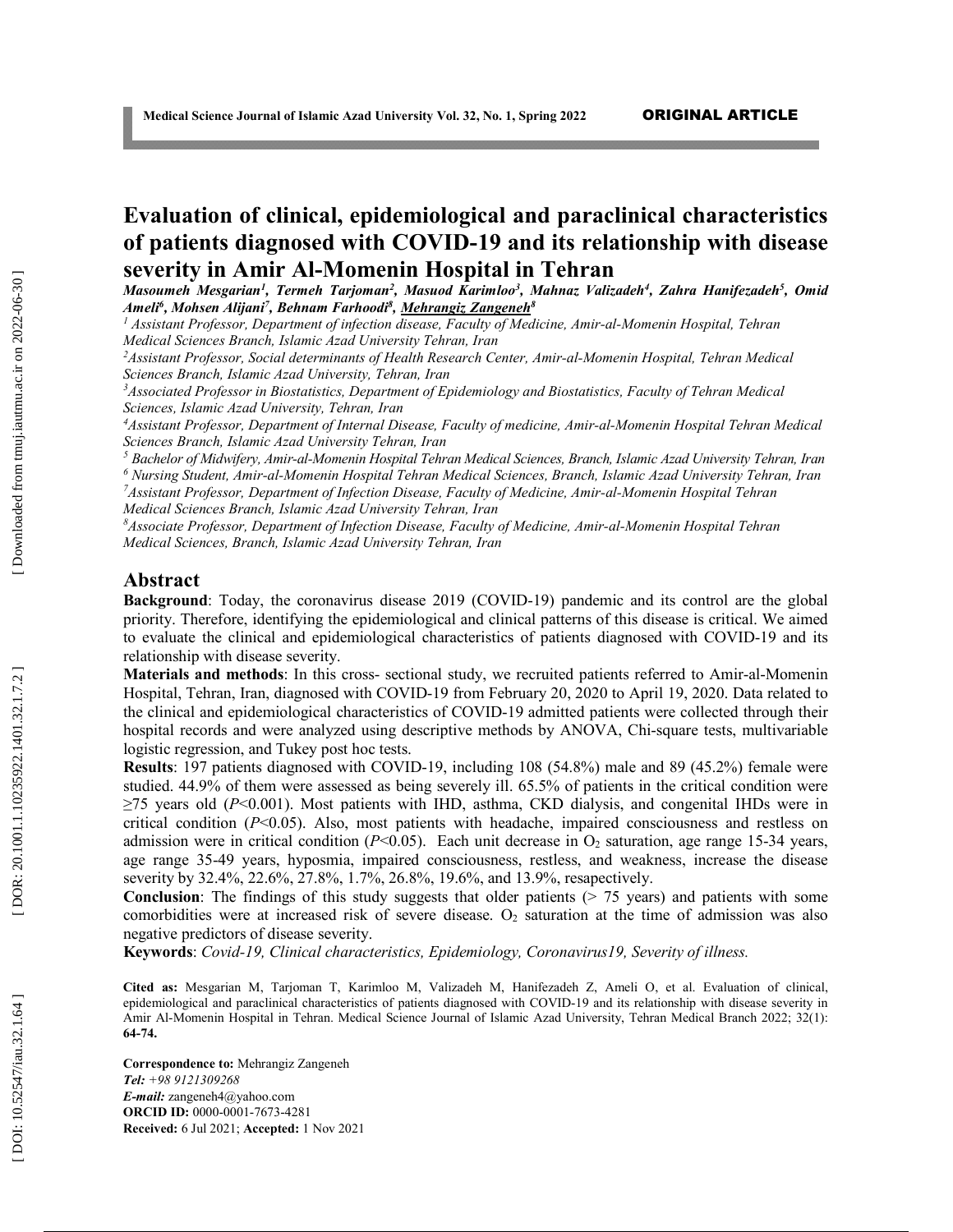**مجله علوم پزشکی دانشگاه آزاد اسلامی** دوره ۳۲، شماره ۱، بهار ۱۴۰۱، صفحات ۶۴ تا ۷۴

# **Original Article**

# **بررسی مشخصات بالینی، اپیدمیولوژیک و پاراکلینیکی بیماران با تشخیص ارتباط آن با شدت بیماري در بیمارستان امیرالمومنین تهران COVID و -19** معصومه مسگریان'، ترمه ترجمان<sup>۲</sup>، مسعودکریملو ّ، مهنازولی زاده ٔ، زهراحنیفه زاده<sup>ه</sup>، امیدعاملی ٔ، **محسن علیجانی ، بهنام فرهودي <sup>7</sup> ، مهرانگیز زنگنه <sup>8</sup> 8**

<sup>ا</sup> استادی*ار، دپارتمان بیماریهای عفونی، بیمارستان امیرالمومنین(ع)، دانشکده پزشکی، علوم پزشکی تهران، دانشگاه آزاد اسلامی، تهران، ایران<br><sup>۲</sup>استادیار، دپارتمان بیدمیولوژی وآمارزیستی، دانشکده پزشکی، علوم پزشکی، علوم پزشکی، عل* 

# **چکیده**

س**ابقه و هدف**: باتوجه به همه گیری ویروس کرونا، کنترل آن یک اولویت جهانی است. بنابراین، شناسایی الگوهای اپیدمیولوژیک و بالینی این بیماري مهم است. هدف ما شناختن این الگوها و ارتباط آن با شدت بیماري بود. **روش بررسی**: در این مطالعه مقطعی، اطلاعات بالینی و اپیدمیولوژیک بیمارانی که به بیمارستان امیرالمومنین(ع) با تشخیص کووید19 از تاریخ اول اسفند1398 لغایت 31 فروردین 1399 مراجعه کرده بودند استخراج شد. اطلاعات، با نرم افزار *SPSS* نسخه ،24 مورد تجزیه و تحلیل قرار گرفت. بیماري شدید داشتند. 65/5 درصد بحرانیها، بیشتر یا مرد و 89 نفر (45/2 %) زن بودند. 44/9 % **یافتهها:** از 197 بیمار، 108 نفر (54/8 %) مساوی ۷۵ سال سن داشتند (P<۰/۰۰۱). اکثر بیمارانِ مبتلا به IHD آسم و دیالیز (CKD) در شرایط بحرانی بودند (P<۰/۰۸). هم چنین بیماران مبتلا به سردرد، اختلال هوشیاري و بي قراري، در شرایط بحراني قرار داشتند (P<۰/۰۵). هر واحد كاهش ميزان اشباع اكسيژن، محدوده سنی -15 34 سال ، دامنه سنی -35 49 سال ، اختلال حس بویایی ، اختلال هوشیاري، بی قراري و ضعف، شدت بیماري را افزایش میداد. یافته هاي این مطالعه نشان میدهد بیماران مسن (بالاي <sup>75</sup> سال) و بیماران مبتلا به برخی بیماريهاي زمینه اي، در معرض **نتیجهگیري**: خطر ابتلا به بیماری شدید قرار دارند. درصد اشبا*ع اکسیژن درزمان پذیرش پیش بینی کننده منفی شدت بیماری بود.*<br>**واژگان کلیدی:** کووید -1 ا، ویژگ<sub>ی</sub>های بالینی، ویژگی<sub>ه</sub>های اپیدمیولوژی، کرونا ویروس، شدت بیماری.

#### **مقدمه**

**آدرس نویسنده مسئول**: تهران، دانشکده پزشکی، علوم پزشکی تهران، دانشگاه آزاد اسلامی، تهران، ایـران دپارتمان بيماريهاي عفوني، بيمارستان اميرالمومنين(ع)، مهرانگيز زنگنه (**email**: zangeneh4@yahoo.com ) **ORCID ID:** 0000-0001-7673-4281 تاریخ دریافت مقاله: ۱۴۰۰/۴/۱۵ تاریخ پذیرش مقاله: ۱۴۰۰<sub>/۸/۱</sub>۰

بیماري کرونا درتاریخ 31دسامبر 2019 براي اولین بار در شهر ووهان چین و باعلائم بالینی شبیه پنومونی ویرال شـامل تـب، سرفه و دیسپنه تشخیص داده شد. ویروس کرونـا بـه خـانواده کروناویریده تعلق دارد که شـامل ویـروس هـاي سـرماخوردگی شایع تا بیماري سارس (سـندرم تنفسـی حادشـدید) و مـرس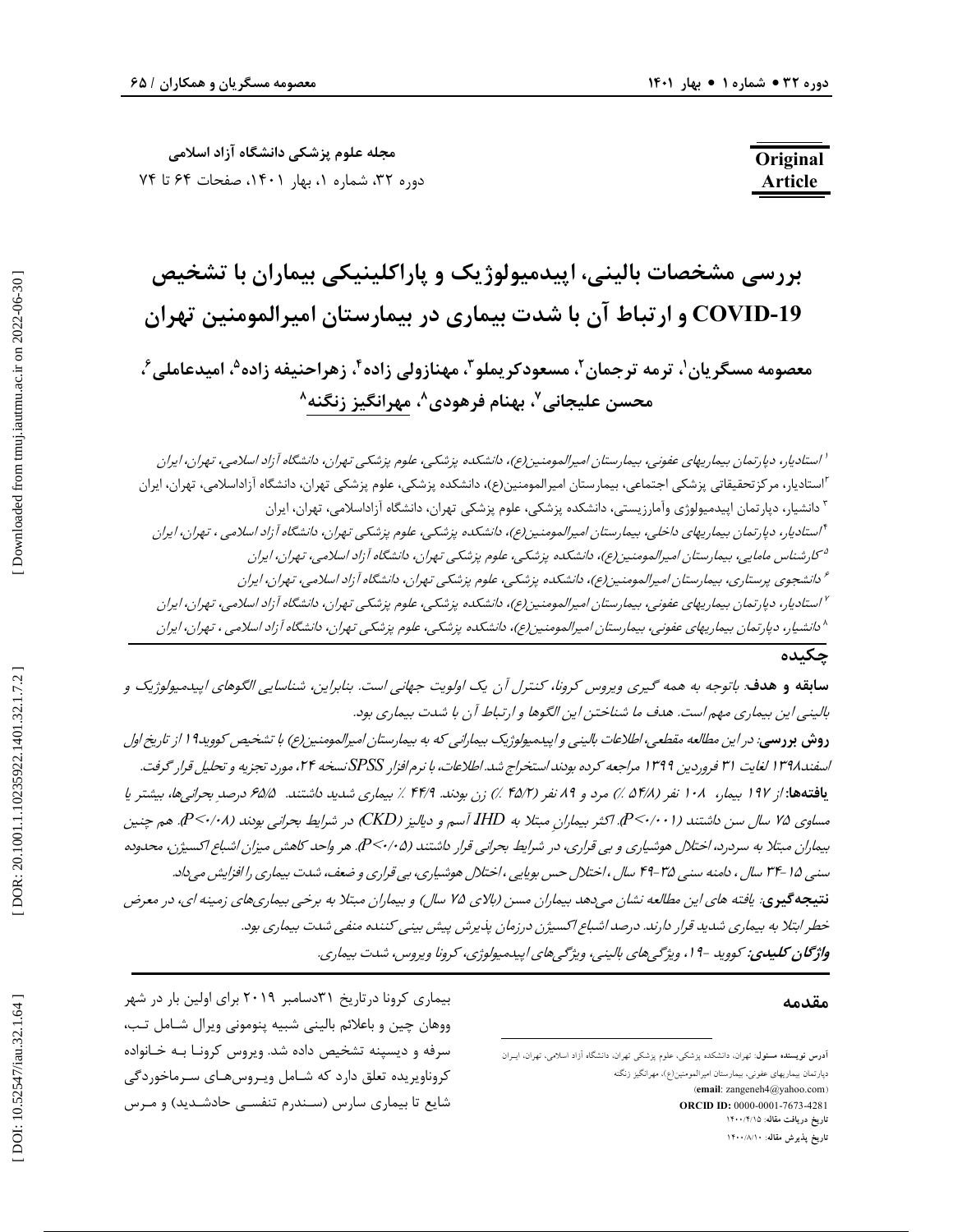(سندرم تنفسی خاورمیانه) را شــامل مـیشـود. علائـم بــالینی بیماري ازخفیف تابحرانی میتواند بروز پیدا کند. امـــروزه ، همـــه گیـــري بیمـــاري کرونـــا ویـــروس 2019 COVID (و پیامدهاي آن به عنوان یک بحـران بهداشـت -19 ) عمومی در همه کشورهاي جهان مورد توجه ویژه قـرار گرفتـه است (۱). به دنبال شناسایی اولین مورد بیمار بــا COVID-۱۹ در ووهان، این بیماري بـه سـرعت در سـایر کشـورهاي جهـان گسترش یافته است (۴-۲)، به طوری که در ۱۱ مارس ۲۰۲۰، COVID به عنوان یـک بیمـاري همـه گیـري همه گیري -19 جهانی ازسوي سازمان بهداشت جهانی (WHO (طبقـه بنـدي ). طبـق گـزارش روزانـه WHO، تـا 13دسـامبر ،2020 شد (5 تعداد کل موارد آلوده در جهان (با 1,599,704 مرگ مـرتبط) .( به 70,461،926 رسیده است (6

ایران به عنوان اولین کشـور گـزارش دهنـده مـورد آلـودگی و مرگ ناشی از بیماري کووید19 در منطقه مدیترانـه شـرقی در .( تاریخ 19 فوریه ،2020 از این همه گیري در امـان نمانـد ( 7 پس از آن، تعـداد مـوارد تأییـد شـده، بـه سـرعت در سراسـر اسـتانهـاي ايـران افـزايش يافـت (۴) و در حـال حاضـر ايـن مسئلهاي نگران کننده براي دولت ایران و سیسـتم بهداشـت و درمان است که نیاز به توجه ویژهاي دارد. این مسئله از اهمیت بیشتری برخوردار است، زیرا طبق آمار وزارت بهداشت ، درمان ، تعداد مواردابتلاء و مرگ و آموزش پزشکی ایران (MOHME( و میرها به طور قابل توجهی در حال افـزایش اسـت ( 3،4). در زمان ارسال این مقالـه، ایـران براسـاس آمارسـازمان بهداشـت جهانی در جایگاه چهاردهم قـرار گرفتـه اسـت (بـا ١١٠٠٨١٨ .( مورد تأیید شده و 51،949 مرگ و میر) (6

COVID با توجه بـه اولویـت جهـانی بیمـاري همـه گیـر -19 شناسایی الگوهاي اپیدمیولوژیک و بالینی این بیماري و برآورد ویژگیهاي آن درارتباط با شـدت بیمـاري جهـت کنتـرل آن، حیاتی است (۸). تعداد فزایندهای از مطالعــات بـر روی چنــین ویژگیهای بالینی و اپیدمیولوژیک متمرکز شدهاند (۱۰–۹). در این بین، پیش بینیهای فـردی ماننـد سـن بیمـار، جنسـیت،<br>بیماریهای همراه، وضعیت بالینی بیماران و مصرف دارو مهم- COVID در ترین پیش بینی کننده نتایج بالینی و شدت 19 - بیماران هستند (١٢). هدف مـا ارزیـابی خصوصـیات بـالینی و . اپیدمیولوژیکی بیماران مبتلا به کووید19 وارتباط آن با شـدت بیماري در بیمارستان امیرالمومنین (ع) تهران، ایران بود.

در این مطالعه مقطعی، دادههاي 197 بیمار بستري در بیمارسـتان امیرالمومنین (ع)، تهران ، ایران که با بیمـاری کوویـد١٩ از تـاریخ اول اسفند ۱۳۹۸ لغایت آخر فروردین ۱۳۹۹ تشـخیص داده شـده<br>بودند، بررسی شدند.

نمونه هاي گلو و سواب بینی از دستگاه تنفسی فوقانی از بیمـارانی که مشکوك به کووید19 بودند جهت آزمایش واکـنش زنجیـره اي COVID پلیمراز انجام شد. به این ترتیب ، کلیه بیماران مبتلا بـه - 19 بستري در بیمارستان امیرالمومنین در دوره زمـانی ذکـر شـده وارد مطالعه شدند. علاوه بر ایـن ، همـه بیمـاران تحـت سـی تـی اسکن قفسه سینه قرار گرفتنـد. میـزان اشـباع اکسـیژن و علائـم حیاتی بیماران نیز هنگام پذیرش اندازه گیري شد.

تعریف مورد مشکوک به کووید١٩: فردي که علائـم و نشـانههـاي COVID-19 را بروز داده اسـت، ماننـد خسـتگی، سـرفه، کـاهش هوشیاري، کاهش تحرك، اسهال، از دسـت دادن اشـتها، هـذیان و تب و معیارهـاي اپیـدمیولوژیک (سـابقه تمـاس نزدیـک بـا مـورد مشکوک / بیمار COVID-19 را داشته یا سابقه سفر به منطقــهای با شرح حال انتقال بیماري در جامعه یا کار در محیط مراقبتهـاي . (13 بهداشتی درمانی) را دارد (

تعریف مورد تأییـد شـده کوویـد١٩: شخصـی بـا آزمـایش مثبـت أزمايشگاهي عفونت COVID-19 توسط RT-PCR يـا يافتــهـاي تیپیک درسی تی اسکن قفسه سینه (13). بیماران تحت مطالعه، موارد تایید شده بیماري بودند. متغیر وابسته در این مطالعه، شدت بیمـاری در نظـر گرفتــه شــده بود.

**امتیازبندي شدت بیماري کووید:19** 90% متوسط: اشباع اکسیژن 93%≥2Spo≤ %90 شدید: تعداد تنفس دردقیقه بیشتر از 30 یا 2Spo> بحرانی: 315 ≥ 2Fio / 2Spo یا بستري در ICU یا مرگ. **تعاریف بیماريهاي زمینه اي** دیابت: بیماري متابولیکی مزمنی که فـرد، گلـوکز ناشـتاي بیشـتر یامساوي 126میلی گرم در دسی لیتر دارد یا گلوکز دوساعت بعـد از مصرف غذا بالاتر یا مساوي 200 میلی گرم در دسـی لیتـر دارد یا هموگلوبین A1C بیشتر یا مساوی ۵/۶ درصد دارد. پرفشاري خون: فشـارخون سیسـتولیک بـا لاتر از 130 میلـی متـر جیوه یا دیاستولیک بالاتر از 80 میلیمتر جیوه. بیماري عروقی قلب: انسـداد یـا تنگـی در عـروق کرونـري کـه بـا روشهاي مناسب ازجمله اسکن قلب، تست ورزش یـا آنژیـوگرافی تشخیص داده شده. آسم: انسداد برگشت پذیر مجاري هوایی کوچک.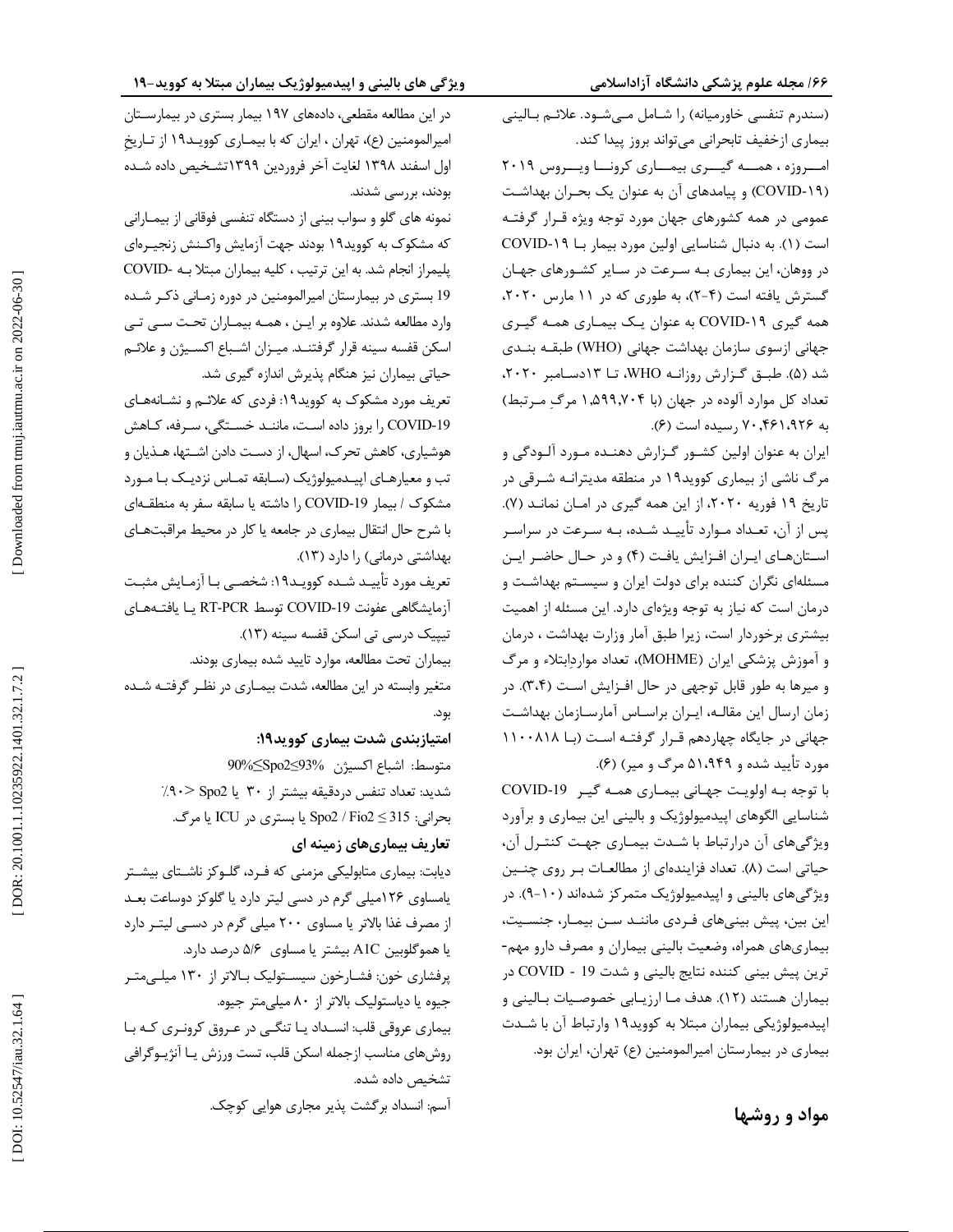بیماري انسدادي مزمن ریه: انسدادبرگشت ناپـذیر مجـاري هـوایی کوچک. آلزایمر: بیماري نورودژنراتیوبـا علـت و پـاتوژنز ناشـناخته، درافـراد مسن دیده میشود و شایعترین علت دمانس است. نارسایی مزمن کلیه: کـاهش عملکـرد کلیـه بـ ه مـدت بیشـتر یـا مساوی ۳ ماه. هیپوتیروییدي: کاهش عملکرد غده تیرویید. آریتمی: اختلال مزمن یا تکرارشـونده در ریـتم قلـب کـه نیـاز بـه مصرف دارو داشته باشد. بیماري دریچهاي قلب: تنگی یا نارسایی در دریچههاي قلبی که بـا اکوکاردیوگرافی اثبات شده است. **جمع آوري دادهها**  اطلاعات بیمار، شامل موارد زیر از سوابق بیمارستانی آنها استخراج ) اطلاعات اپیدمیولوژیک و جمعیـت شـناختی ماننـد سـن، شد: 1 جنس، سابقه پزشکی (بیماريهاي همراه)، سـابقه تمـاس نزدیـک بیمار با مورد مشکوك / تایید شده کووید19یا سفر به منطقهاي بـا انتقال جامعه یا کار در هر محیط مراقبتهاي بهداشتی - درمـانی، ۲) ویژگـی.هـای بــالینی ماننــد Spo2 / Fio2 ،RR ،Spo2، علائــم بالینی هنگام مراجعه، مـدت زمـان بسـتري در بیمارسـتان، رژیـم

دارويي و رونـد درمـان، تغييـر در رونـد بيمـاري، ٣) ويژگـيهـاي پاراکلینیکی از جمله شمارش سلولهاي خونی و یافتـه هـاي سـی تي اسکن و ۴) نتيجه بيمار از جمله مرگ يا بهبودي.

دراین مطالعه به روش سرشماري، تمام بیماران با تشخیص قطعـی کووید 19که معیارهاي خروج از مطالعـه را نداشـتند وارد مطالعـه شدند. باتوجه به وجود نقص درپرونده ها، براي تکمیـل داده هـا بـا بیماران تماس تلفنی گرفته شد.

البتــه، در مطالعــه حاضــر مــا فقــط خصوصــیات بــالینی و اپیدمیولوژیکی بیماران مبتلا به COVID-19 و ارتباط آن با شدت بیماري را ارزیابی کردیم.

معیارهاي ورود: بیماران با تشخیص کووید19 قطعی

معیارهاي خروج: باتوجـه بـه جمـع آوري داده هـا از روي پرونـده، مواردي که نقص داشت و با تماس تلفنی هم نتوانسـتیم داده هـا را کامل کنیم از مطالعه حذف شدند.

**ملاحظات اخلاقی**: پروتکل مطالعه مطابق با رهنمودهاي اخلاقـی اعلامیه هلسینکی در سال 1975 بود.

در این مطالعه، رضایت بیماران یـا همراهـان آنهـا، محرمانـه بـودن اطلاعات شخصی و اندازه گیريهـاي رایگـان را بـه عنـوان اصـول اخلاق پزشکی در نظر گرفتیم. مطالعه با کد اخـلاق صادرشـده بـه .شد انجام IR.IAU.PS.REC.1399.036 شناسه

تحلیل آماري با استفاده از روشهاي توصیفی و آزمونهاي تحلیلـی از جمله ANOVA، آزمون مجـذور کـاي و رگرســيون لجســتيک چند متغیره در نرم افزار SPSS نسخه 24 انجام شد.

# **یافتهها**

از اول اسفند 1398 تا آخر فروردین ،1399 628 بیمار به بخش اورژانس بیمارستان امیرالمومنین مراجعه کردند. از این تعداد ۳۲۰ بیمار مبتلا به COVID-19 تشخیص داده شدند. در کل، دادههای ۱۹۷ بیمار ۱۰۸ (۵۴/۸٪) مرد و 45 درصد) زن مورد تجزیه و تحلیل قرار گرفتند / 89 نفر (2 44 درصد آنها به عنوان فرم شدید بیماري ارزیابی شده / و 9 و در ICU بستري شدند. از کل بیماران، 158 بیمار مرخص شده و در مجموع 39 مرگ در طول دوره مطالعه رخ داد، به طوری که میزان مرگ و میر ۱۹/۸٪ محاسبه شد. میانگین ± انحراف معیار سن بیماران ۱۸/۶ ± ۶۰/۳ سال بود. ۵۷ بیمار در گروه سنی ۷۵ سال بودند. ۹۰/۸٪ بیماران سابقه سفر به مناطق پر خطر را نداشتند. علاوه بر این، ۸۰/۶/ از آنها اظهار داشتند که هیچ سابقه تماس نزدیک با بیمار مشکوک / تایید شده COVID-19 را ندارند.

از نظر شیوع علائم بالینی در بین بیماران COVID-19 78 / هنگام پذیرش، شایعترین علائم تب، 154 بیمار (6 درصد) ، تنگی نفس (۱۱۵ بیمار (۵۸/۷ درصد)) ، سرفه (۱۱۲ بیمار (۵۷/۱ درصد)) و میالژی ( ۶۴ بیمار (۳۲/۷ درصد) بود. هیچ ارتباطی بین تست PCR مثبت و شدت .( P = 0 /335 بیماري وجود نداشت (

توزیع مشخصات دموگرافیک وگروه خونی افراد موردمطالعه **. جدول 1**

| در صد                 | تعداد | مشخصات دموگرافیک وگروه خونی                 |           |
|-----------------------|-------|---------------------------------------------|-----------|
| 1.7                   | ٢٠    | $10 - 56$                                   | سن(سال)   |
| $\lambda/\mathcal{F}$ | ۳۶    | $\mathbf{r} \Delta - \mathbf{r} \mathbf{q}$ |           |
| ۲۶                    | ۵۱    | $\Delta - 55$                               |           |
| 19/7                  | ۳۲    | $60 - Yf$                                   |           |
| Y9/1                  | ۵٧    | $\geq$ Y $\Delta$                           |           |
| ۴۴۱۹                  | ٨٨    | زن                                          | جنس       |
| ۵۵/۱                  | ۱۰۸   | مر د                                        |           |
| <b>X911</b>           | ١٧    | A                                           | گروه خونی |
| 17/T                  | ٧     | B                                           |           |
| ۱۷۵                   | ۱۰    | AB                                          |           |
| 4.14                  | ۲۳    | $\Omega$                                    |           |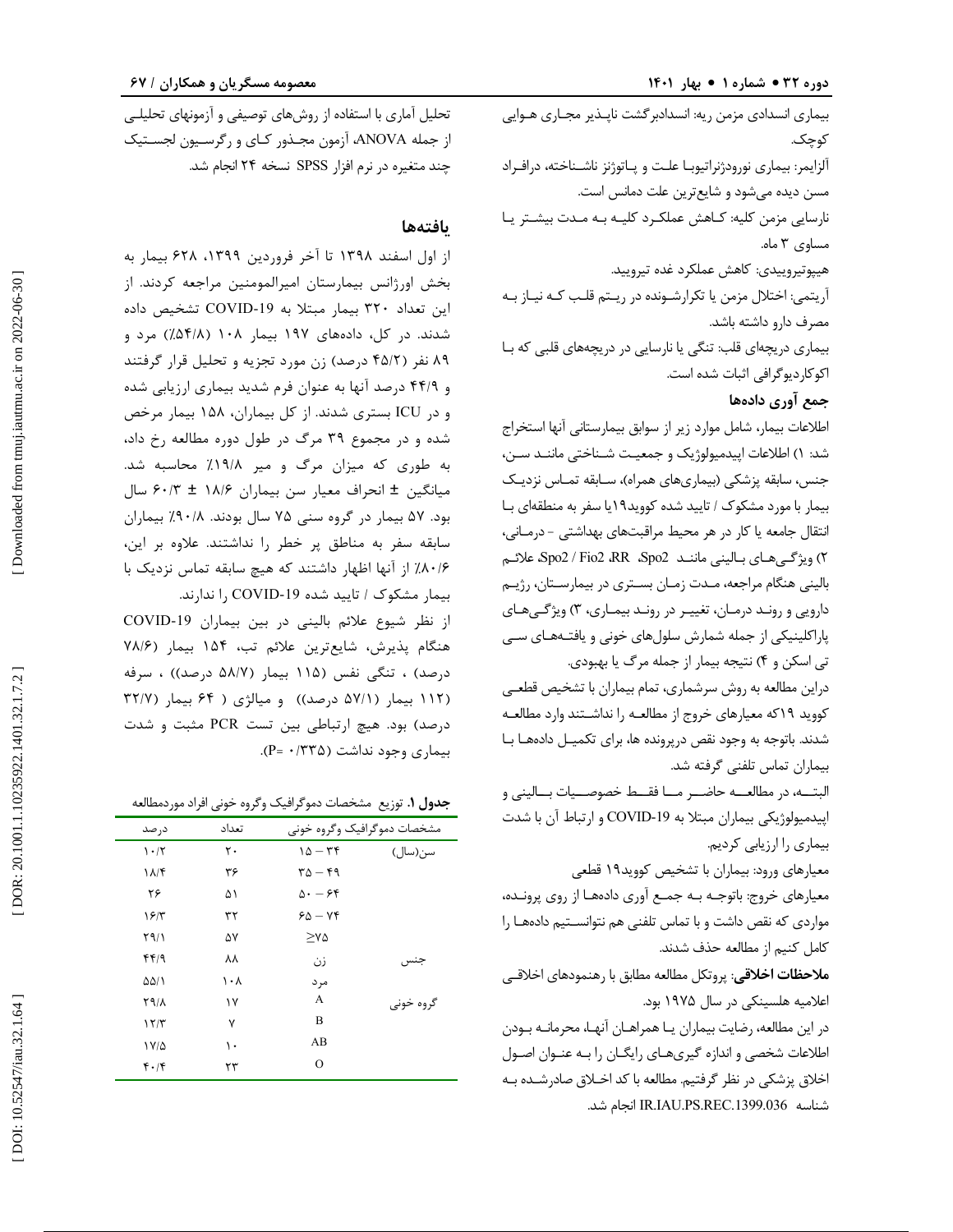جداول ۱ الی ۳ خصوصیات بالینی و اپیدمیولوژیک، بیماريهاي زمینهاي و علایم و نشانههاي بیمارانی که با COVID تشخیص داده شدهاند را نشان میدهد. -19 علایمی مانند سرفه خشک و تعریق به ترتیب در ۲/۶ و ۲ درصد مراجعین دیده شد. خس خس سینه، احتقان بینی، اختلال بلع و تعریق سرد در ۱/۵ درصد بیماران تحت مطالعه و عطسه وگرفتگی صدا فقط در ۱ درصد دیده شد.

توزیع بیماریهاي زمینه اي مزمن در بیماران موردمطالعه **. جدول 2**

| در صد                   | تعداد | بیماری زمینه ای            |
|-------------------------|-------|----------------------------|
| $F \cdot / T$           | ٧٩    | یرفشاری خون                |
| <b>TV18</b>             | ۵۴    | ديابت                      |
| $\cdot$ /٢              | ٢٠    | بيماريهاى عروقى قلب        |
| 9/7                     | ۱۸    | ا سم                       |
| ۵۱۶                     | ۱۱    | دياليز                     |
| ۴۱۶                     | ٩     | بیماریهای انسدادی مزمن ریه |
| ۳۱۶                     | ٧     | سابقه سكته مغزى            |
| $\mathbf{r}/\mathbf{r}$ | ۶     | ألزايمر                    |
| ۲۱۶                     | ۵     | جراحی بای پس عروق قلب      |
| ٢                       | ۴     | نارسايي مزمن كليه          |
| ۱۵                      | ٣     | کم کاری تیروئید            |
| ۱۵                      | ٣     | بیماریهای مادرزادی قلب     |
| ١                       | ٢     | أريتمي                     |
|                         | ۲     | بیماریهای دریچه ای قلب     |
|                         | ۲     | سابقه سرطان ريه            |

همان طور که درجدول ۱ نشان داده شده است، بیشتر بیماران (۶۵/۵ درصد) در شرایط بحرانی، ≥۷۵ سال سن داشتند. از طرف دیگر، هیچ بیماری در گروه سنی ۳۵-۴۹ سال در شرایط بحرانی نبود (P<۰/۰۰۱). از نظر جنسیت، COVID اختلاف معنیداري در امتیازدهی شدت بیماري - 19 بین زن و مرد وجود نداشت (۵۲۷/۰-=P). نتایج نشان . داد که اکثر بیماران (۹۱/۴ درصد) در شرایط بحرانی، سابقه تماس نزدیک با بیمار مشکوک یا تایید شده COVID-19 را نداشتند (P=٠/٣٩٩). هیچ ارتباطی بین گروه خون و شدت . بیماری وجود نداشت (P=۰/۵۵۹). از نظر بیماریهای . زمینهای مزمن، همان طور که در جدول ۲ نشان داده شده است، بیشتر بیماران مبتلا به IHD، آسم، دیالیز CKD و IHD مادرزادی در شرايط بحرانی قرار داشتند (P<۰/۰۵). از نظر علائم در هنگام پذیرش، بیشتر بیماران مبتلا به سردرد، اختلال هوشیاري و بی قراري هنگام پذیرش در شرایط بحرانی قرار داشتند (P<۰/۰۵)، در حالی که بیشتر

## یژگی های بالینی و اپیدمیولوژیک بیماران مبتلا به کووید-۱۹

بیماران با هیپوسمی و ضعف در وضعیت متوسطی بودند (P<۰/۰۵). درجدول ۴ آزمون معنیداری متغیرها در رابطه . با متغیر وابسته (شدت بیماري) نمایش داده شده است.

**.** توزیع علایم ونشانه هاي بالینی در بیماران موردمطالعه **جدول 3**

| علايم ونشانه هاى بالينى | تعداد | درصد                            |
|-------------------------|-------|---------------------------------|
| تب                      | ۱۵۴   | $V\Lambda$ /۶                   |
| تنگى نفس                | ۱۱۵   | <b>AA/Y</b>                     |
| سرفه خشک                | ۱۱۲   | <b>AYI</b>                      |
| د, دعضلات               | ۶۴    | YY/Y                            |
| لرز                     | ۵٢    | ۲۶۱۵                            |
| بی اشتهایی              | ۴٣    | Y1/5                            |
| سرگيجه                  | ٣٧    | $1\lambda/9$                    |
| تهوع                    | ٣٧    | ۱۸/۹                            |
| ضعف عمومى               | ۳۶    | $\lambda/\mathfrak{F}$          |
| سر در د                 | ٣۴    | ۱۷/۳                            |
| استفراغ                 | ٣١    | ۱۵۱۸                            |
| اختلال سطح هوشيارى      | ۲۹    | 15/1                            |
| اسهال                   | ۲۵    | $\frac{1}{4}$                   |
| دردقفسه سينه            | ۲۲    | 11/5                            |
| دردبدن                  | ۲۱    | $\mathcal{N} \cdot \mathcal{N}$ |
| كاهش حس بويايي          | ٢٠    | 1.7                             |
| سیر دو مرحله ای         | ۱۹    | 9/1                             |
| گلو درد                 | ۱۵    | V/Y                             |
| کاهش حس چشایی           | ۱۵    | V/Y                             |
| بيقرارى                 | ۱۳    | ۶۱۶                             |
| دردشكم                  | ۱۱    | $\Delta$ /۶                     |
| خلط خونى                | ۱۱    | ۵۱۶                             |
| آبريزش بيني             | ۱۰    | $\Delta/\Lambda$                |
| كبودى پوست              | ٨     | ۴۱۱                             |
| در دمفصلے ِ             | ٧     | $\mathbf{y}/\mathbf{y}$         |
| تمايل به خونريزي        | ٧     | $\mathbf{y}_{\mathcal{B}}$      |
| ترشح پشت حلق            | ٧     | ۳۱۶                             |
|                         |       |                                 |

همان گونه که درجدول ۵ مشاهده میشود، برحسب علایم حیاتی، نتایج تست تعقیبی توکی نشان میدهدکه تفاوت در .sat 2O) درصداشباع اکسیژن) بین درجات متوسط، شدید . (p< 0 /001 و بحرانی معنیدار است (

در یک مدل رگرسیون لجستیک چند متغیره، متوجه شدیم که متغیرهای پیش بینی کننده، ۵۱/۸٪ از تغییرات در متغیر معیار را توضیح میدهند. متغیرهاي اشباع 2O، سن، هیپوسمی، اختلال هوشیاري، بیقراري و ضعف پیش بینی کنندههاي منفی شدت بیماري بودند، به طوري که هر واحد کاهش میزان اشباع 2O، محدوده سنی 15 تا 34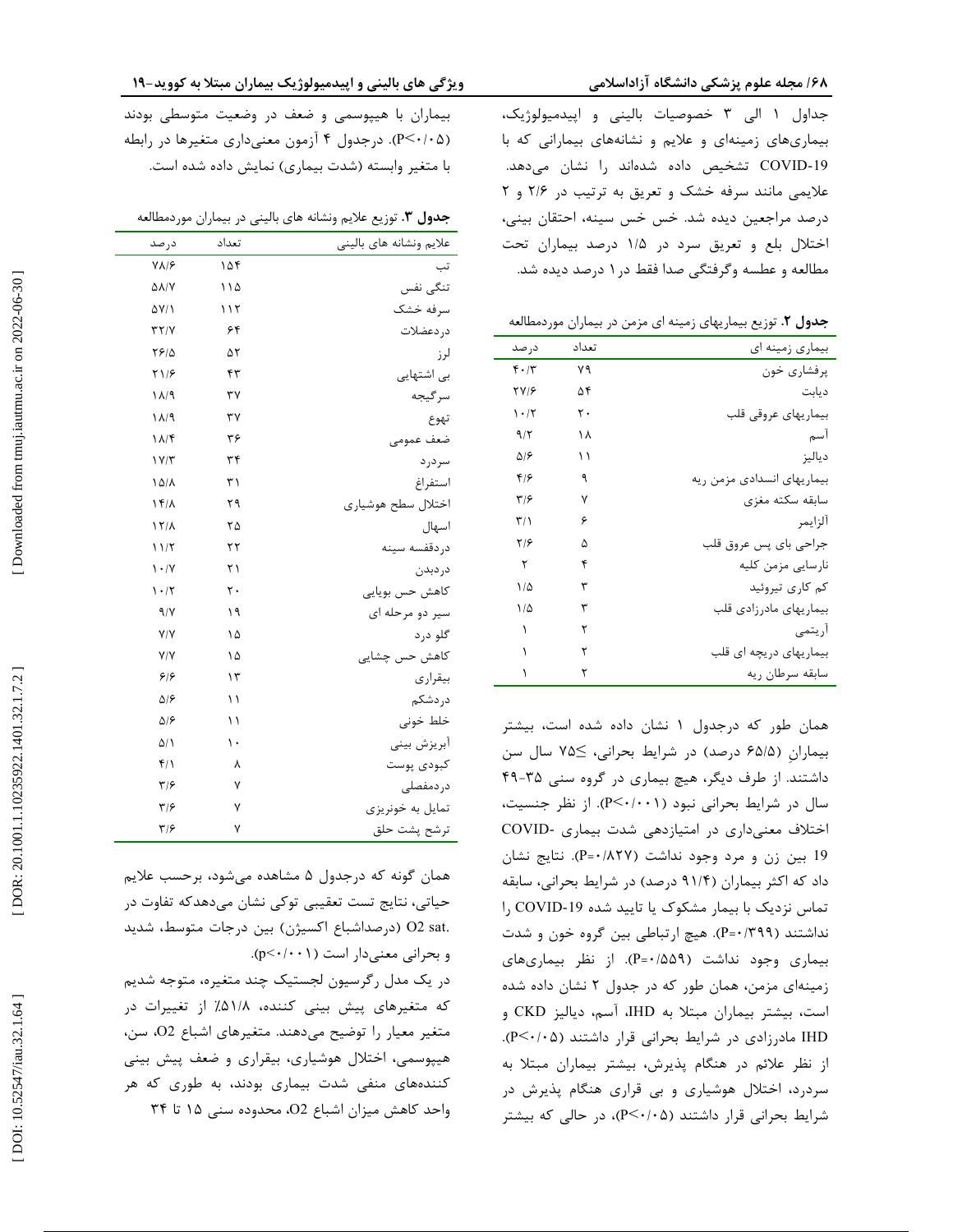| <b>جدول۴</b> . مشخصات بالینی و اپیدمیولوژیک بیماران با کووید۱۹ و ارتباط آنها با شدت بیماری |  |  |  |
|--------------------------------------------------------------------------------------------|--|--|--|
|--------------------------------------------------------------------------------------------|--|--|--|

|                                                |                                                                 |                                                   | شدت بيماري                                                                                                                    |                                               |                                     |              |
|------------------------------------------------|-----------------------------------------------------------------|---------------------------------------------------|-------------------------------------------------------------------------------------------------------------------------------|-----------------------------------------------|-------------------------------------|--------------|
| $P$ -value                                     | کل                                                              | بحرانى                                            | شديد                                                                                                                          | متوسط                                         |                                     |              |
|                                                | تعداد( ٪)                                                       | تعداد( /)                                         | تعداد( ٪)                                                                                                                     | تعداد( ٪)                                     |                                     |              |
| $\langle\cdot \cdot\cdot\rangle$               | $\Upsilon \cdot (\Upsilon \cdot / \Upsilon)$                    | $\binom{1}{V}$                                    |                                                                                                                               | 19(11/5)                                      | $10 - Tf$                           | سن           |
|                                                | $\mathcal{F}(\Lambda/\mathcal{F})$                              | $\bullet$ .                                       | V(TT/T)                                                                                                                       | Y9(Y5/9)                                      | ۳۵-۴۹                               |              |
|                                                | $\Delta$ \(۲۶)                                                  | $\left(\frac{1}{\gamma}\right)$                   | $\mathcal{M}(\mathfrak{f}\cdot)$                                                                                              | Y9(Y5/9)                                      | $\Delta - 56$                       |              |
|                                                | $\mathsf{rr}(\mathsf{S}/\mathsf{r})$                            | $9(10/\Delta)$                                    | V(TT/T)                                                                                                                       | $15(15/\lambda)$                              | ۶۵-۷۴                               |              |
|                                                | $\Delta V(T9/1)$                                                | $\Upsilon\Lambda$ ( $\delta\Delta/\Delta$ )       | f(17/T)                                                                                                                       | $1\Delta(17/9)$                               | $\geq$ Y $\Delta$                   |              |
| $\cdot$ / $\wedge$ $\vee$                      | $1.(\delta\Delta/\Delta)$                                       | $\mathbf{T} \cdot (\Delta \mathbf{1}/\mathbf{Y})$ | $\frac{1}{2}$ $\frac{1}{2}$ $\frac{1}{2}$ $\frac{1}{2}$ $\frac{1}{2}$ $\frac{1}{2}$ $\frac{1}{2}$ $\frac{1}{2}$ $\frac{1}{2}$ | $51(\Delta 5/\Delta)$                         | مرد                                 | جنس          |
|                                                | $\lambda\lambda(ff/9)$                                          | $\Upsilon\Lambda(\Upsilon\Lambda/\Upsilon)$       | $\Upsilon(\uparrow\uparrow/\uparrow)$                                                                                         | $fV(fT/\Delta)$                               | زن                                  |              |
| $\cdot/\cdot$ ٣٩                               | $\Upsilon \Lambda(19/F)$                                        | $\Delta(\Lambda/\mathcal{F})$                     | $\mathcal{F}(\mathbf{Y}\cdot)$                                                                                                | $\Upsilon V(\Upsilon \Delta)$                 | بله                                 | سابقه تماس   |
|                                                | $1\Delta\lambda(\lambda \cdot  \mathcal{F})$                    | $\Delta \Upsilon (91/\Upsilon)$                   | $\Upsilon f(\Lambda \cdot)$                                                                                                   | $\lambda$ $\lambda$ $(\lambda \Delta)$        | خير                                 |              |
| $\cdot$ /٣٩٣                                   | $\lambda(\mathcal{A}/\mathcal{F})$                              | $\Gamma(\Delta/\Gamma)$                           | f(17/T)                                                                                                                       | 11(1.7)                                       | بله                                 | سابقه مسافرت |
|                                                | $(\lambda \setminus \eta) \lambda \gamma$                       | $\Delta\Delta$ (94/1)                             | $YF(\lambda F/Y)$                                                                                                             | $\frac{1}{2}V(\lambda^q/\lambda)$             | خير                                 |              |
| .7009                                          | $\frac{1}{\sqrt{2}}$                                            | f(TT/T)                                           | $\Upsilon(T\Upsilon/T)$                                                                                                       | $11(7\lambda/T)$                              | A<br>B                              | گروه خونی    |
|                                                | V(17/T)                                                         | $\bullet$                                         | $\Upsilon(\Upsilon \Upsilon/\Upsilon)$                                                                                        | $\Delta(17/\lambda)$                          | AB                                  |              |
|                                                | $1 \cdot (1 \text{V}/\Delta)$                                   | Y(19/Y)                                           | $\binom{15}{1}$                                                                                                               | Y(1Y/9)                                       | $\mathbf{O}$                        |              |
|                                                | $\Upsilon \Upsilon (\Upsilon \cdot / \Upsilon)$                 | $\mathcal{F}(\Delta \cdot)$                       | $\binom{15}{1}$                                                                                                               | 15(f)                                         |                                     |              |
| $\cdot$ / $\cdot$ 9 $\cdot$                    | $\Upsilon(1)$                                                   | $\Upsilon(\Upsilon/\Upsilon)$                     | $\ddot{\phantom{0}}$                                                                                                          | $\bullet$                                     | آريتمي قلبي                         | بيماري همراه |
| $\cdot$ /۳ $\cdot$ ۲                           | $\left(\frac{\Delta}{2}\right)$                                 | $\binom{1}{Y}$                                    |                                                                                                                               | $\bullet$                                     | سابقه آنژیوگرافی                    |              |
| ۱۶۶۴.                                          | $\left(\frac{\Delta}{2}\right)$                                 | $\bullet$                                         |                                                                                                                               | $\frac{1}{2}$                                 | فيبريلاسيون دهليزي                  |              |
| $\cdot$ /٣ $\cdot$ ٢<br>.1999                  | $\left(\frac{\Delta}{2}\right)$<br>$\left(\sqrt{\Delta}\right)$ | $\binom{1}{Y}$<br>$\bullet$                       |                                                                                                                               | $\bullet$                                     | بيماري مادرزادي قلبي                |              |
| $\cdot$ /٣ $\cdot$ ٢                           | $\left(\sqrt{\Delta}\right)$                                    | $\binom{1}{V}$                                    |                                                                                                                               | $\left(\sqrt{2}\right)$<br>$\bullet$          | سابقه نارسايي قلبي<br>كارديوميوپاتى |              |
| .7799                                          | $\Delta(Y/\mathcal{F})$                                         | $\Gamma(\Delta/\Gamma)$                           | $\left(\frac{\pi}{r}\right)$                                                                                                  | $\frac{1}{2}$                                 | جراحي باي پس عروق قلب               |              |
| $\cdot/\cdot$ ۳۲                               | $\mathbf{Y} \cdot (\mathbf{1} \cdot \mathbf{1})$                | 11(19)                                            | $\Upsilon(\mathcal{F}/V)$                                                                                                     | $V(F/\Delta)$                                 | سابقه گرفتگی عروق کرونر             |              |
| $\cdot$ /۴۳۹                                   | $\Upsilon(1)$                                                   | $\bullet$                                         | $\bullet$                                                                                                                     | $\Gamma(1/9)$                                 | سابقه بیماری دریچه ای قلب           |              |
| $\cdot$ / $\cdot$ ۶۲                           | $\left(\sqrt{\Delta}\right)$                                    | $\star$ .                                         | $\mathcal{N}(\mathcal{T}/\mathcal{T})$                                                                                        | $\langle \cdot \rangle$                       | دريچه مصنوعي                        |              |
| $\cdot/\cdot$ ۳                                | P(T 1)                                                          | f(f q)                                            | $\mathcal{N}(\mathcal{T}/\mathcal{T})$                                                                                        | $\left(\sqrt{9}\right)$                       | ألزايمر                             |              |
| ۱۶۶۴                                           | $\left(\frac{\Delta}{2}\right)$                                 | $\bullet$                                         | $\bullet$                                                                                                                     | $\mathcal{N}(\mathcal{A})$                    | تشنج                                |              |
| $\cdot/\cdot\cdot\lambda$                      | $\lambda(\mathcal{A}/\mathcal{F})$                              | 11(19)                                            | $\Upsilon(\mathcal{F}/V)$                                                                                                     | $\Delta(\mathcal{F}/\mathcal{F})$             | آسم                                 |              |
| $\cdot$ /۳ $\cdot$ ۲                           | $\left(\frac{\Delta}{\Delta}\right)$                            | $\binom{1}{V}$                                    | $\bullet$                                                                                                                     | $\langle \cdot \rangle$                       | برونشيت                             |              |
| .7779                                          | $V(T/\mathcal{F})$                                              | $\Gamma(\Delta/\Gamma)$                           | $\Upsilon(F/Y)$                                                                                                               | $\Upsilon(1/9)$                               | سابقه سكته مغزى                     |              |
| .7799                                          | 9(7/5)                                                          | $\Delta(\lambda/\mathcal{F})$                     | $\mathcal{N}(\mathcal{T}/\mathcal{T})$                                                                                        | $\Upsilon(\Upsilon/\Lambda)$                  | بیماری انسدادی مزمن ریه             |              |
| .7770                                          |                                                                 |                                                   |                                                                                                                               | $\bullet$                                     |                                     |              |
|                                                | $\Upsilon(1)$                                                   | $\binom{1}{Y}$                                    | $\left(\frac{\pi}{r}\right)$                                                                                                  |                                               | كانسر ريه                           |              |
| ۱۶۶۴                                           | $1/(\Delta)$                                                    | $\bullet$                                         |                                                                                                                               | $\left(\sqrt{9}\right)$                       | سل ريوي                             |              |
| $\boldsymbol{\cdot}$ /٢ $\boldsymbol{\cdot}$ / | $\left(\sqrt{\Delta}\right)$                                    | $\binom{1}{V}$                                    |                                                                                                                               | $\bullet$                                     | سيروز                               |              |
| $\cdot$ /٢ \ $\cdot$                           | $\Delta \mathfrak{F}(\Upsilon \mathsf{Y} / \mathsf{F})$         | $19(TY/\Lambda)$                                  | $\mathcal{N}(\mathcal{X},\mathcal{X})$                                                                                        | $\Upsilon \Delta(\Upsilon \Upsilon/\Upsilon)$ | ديابت                               |              |
| $\cdot/\cdot\cdot\Delta$                       | 11(5.6)                                                         | $\lambda(17/\lambda)$                             | $\bullet$                                                                                                                     | $\Upsilon(\Upsilon/\Lambda)$                  | دياليز                              |              |
| $\cdot$ / $\cdot$ ۶۲                           | $\left(\sqrt{\Delta}\right)$                                    | $\rightarrow$                                     | $\mathcal{N}(\mathcal{T}/\mathcal{T})$                                                                                        | $\rightarrow$                                 | كتواسيدوز ديابتى                    |              |
| .1159                                          | $f(\tau)$                                                       | $\Gamma(\Delta/\Gamma)$                           | $\bullet$ .                                                                                                                   | $\mathcal{N}(\mathcal{A})$                    | نارسايي مزمن كليه                   |              |
| .7156                                          | $Y9(F \cdot  T)$                                                | $\Upsilon \mathfrak{A}(\Delta)$                   | $\Upsilon(\uparrow\uparrow/\uparrow)$                                                                                         | $\Upsilon V(\Upsilon \Upsilon)$               | پرفشاري خون                         |              |
| .1179                                          | f(T)                                                            | $\Gamma(\Delta/\Gamma)$                           | $\bullet$                                                                                                                     | $\left(\sqrt{3}\right)$                       | سكته قلبى                           |              |
| .7999                                          | $\Gamma(1/\Delta)$                                              | $\sim$                                            | $\mathcal{N}(\mathcal{T}/\mathcal{T})$                                                                                        | $\Upsilon(1/9)$                               | کم کاری تیرویید                     |              |
| .1999                                          | $\left(\frac{\Delta}{2}\right)$                                 | $\bullet$                                         |                                                                                                                               | $\mathcal{N}(\mathcal{A})$                    | پاركينسون                           |              |
| .1159                                          | $f(\tau)$                                                       | $\Gamma(\Delta/\Gamma)$                           |                                                                                                                               | $\mathcal{N}(\mathcal{A})$                    | مصرف داروهاى مهاركننده سيستم ايمنى  |              |
| .7117                                          | P(T 1)                                                          | $f(\mathcal{F}/\mathfrak{q})$                     | $\bullet$                                                                                                                     | $\Upsilon(1/9)$                               | شیمی درمانی                         |              |
| .7797                                          | $\Gamma(1/\Delta)$                                              | $\Upsilon(\Upsilon/\Upsilon)$                     |                                                                                                                               | $\mathcal{N}(\mathcal{A})$                    | كورتون تراپى                        |              |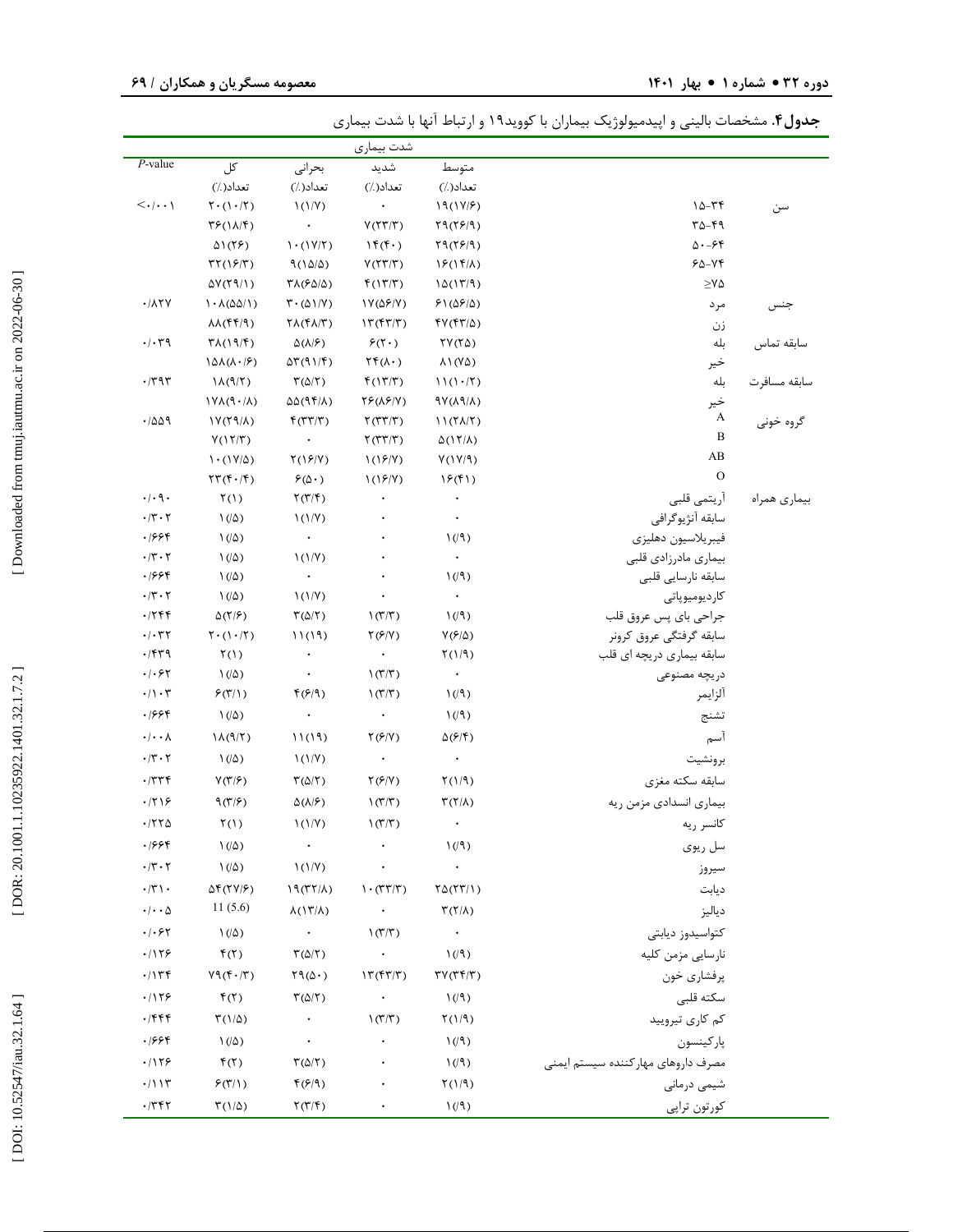|                  |                    |                                              | شدت بيماري                             |                                             |                                                        |                                   |
|------------------|--------------------|----------------------------------------------|----------------------------------------|---------------------------------------------|--------------------------------------------------------|-----------------------------------|
|                  |                    | متوسط                                        | شديد                                   | بحرانى                                      | کل                                                     | $P$ -value                        |
|                  |                    | تعداد( /)                                    | تعداد( /)                              | تعداد(٪)                                    | تعداد( /)                                              |                                   |
| علايم و نشانه ها | تب                 | $91(\lambda f/T)$                            | $\Upsilon \Upsilon (\Upsilon F/V)$     | $f \cdot (99)$                              | $\lambda \Delta f(V\lambda/\mathcal{F})$               | $\cdot$ / $\cdot$ $\vee$ $\cdot$  |
|                  | دردشكم             | $\lambda(Y/\mathfrak{F})$                    | $\bullet$                              | $\Gamma(\Delta/\Gamma)$                     | $11(\Delta/F)$                                         | .797                              |
|                  | بی اشتهایی         | $\Upsilon f(\Upsilon \Upsilon/\Upsilon)$     | f(17/T)                                | $1\Delta(\Upsilon\Delta/\Upsilon)$          | FT(T1/9)                                               | $\cdot$ /۴ $\cdot$ ۲              |
|                  | حالت بيهوشي        | $\left(\sqrt{3}\right)$                      | $\bullet$                              | $\sim$ $\sim$                               | $\left(\frac{\Delta}{2}\right)$                        | ۱۶۶۴                              |
|                  | درد مفصل           | f(T/Y)                                       | $\bullet$                              | $\Gamma(\Delta/\Gamma)$                     | $Y(\mathbf{Y} \mathcal{F})$                            | ۱۶۶۱.                             |
|                  | سیر دو مرحله ای    | $\cdot$ (٩/٣٠                                | $\mathcal{F}(\mathbf{Y}\cdot)$         | $\Gamma(\Delta/\Gamma)$                     | 19(9/Y)                                                | $\cdot/\cdot \wedge \wedge$       |
|                  | تاری دید           | $\left(\sqrt{9}\right)$                      |                                        | $\sim$ $\sim$                               | $\left(\frac{\Delta}{2}\right)$                        | ۱۶۶۴                              |
|                  | درد بدن            | $\mathcal{N}(\mathcal{N})$                   | f(17/T)                                | $\Gamma(\Delta/\Gamma)$                     | $\uparrow\uparrow(\uparrow\cdot/\uparrow)$             | .1799                             |
|                  | كبودشدگى           | $\Delta(\mathbf{f} \mathcal{F})$             |                                        | $\Upsilon(\Upsilon/\Upsilon)$               | $Y(\mathbf{Y} \mathbf{F})$                             | $\cdot$ /۴۸۱                      |
|                  | سوزش ادرار         | $\left(\sqrt{3}\right)$                      |                                        | $\sim$ $\sim$                               | $\left(\frac{1}{2}\right)$                             | ۱۶۶۴                              |
|                  | تمایل به خونریزی   | $\Upsilon(1/9)$                              | $\mathcal{N}(\mathcal{T}/\mathcal{T})$ | $\Delta(\lambda/\mathcal{F})$               | $\lambda(\mathfrak{f}/\mathfrak{1})$                   | $\cdot/\rangle \cdot \gamma$      |
|                  | لرز                | $\Gamma\Upsilon(\Upsilon\vartheta/\varphi)$  | Y(TT/T)                                | $\Upsilon(\Upsilon \Upsilon/\Upsilon)$      | $\Delta Y(YF/\Delta)$                                  | ۱۵۵۱.                             |
|                  | يبوست              | $\bullet$                                    |                                        | $\mathcal{N}(1/\mathcal{V})$                | $\left(\frac{\Delta}{2}\right)$                        | $\cdot$ /۲ $\cdot$ ۲              |
|                  | احساس سرما         | $\left(\sqrt{9}\right)$                      | $\bullet$                              | $\Upsilon(97/F)$                            | $\Gamma(1/\Delta)$                                     | .7757                             |
|                  | سرفه               | $Ff(\Delta9/T)$                              | 19(FT/T)                               | $\Upsilon(\Delta)$                          | 115(0Y/1)                                              | $\cdot$ /٣٩٢                      |
|                  | درد قفسه سينه      | 11(1.7)                                      | $\Delta(Y/Y)$                          | P(Y Y)                                      | $\Upsilon\Upsilon(11/\Upsilon)$                        | .709.                             |
|                  | گرفتگی عضلانی      | $\left(\sqrt{9}\right)$                      | $\bullet$                              | $\bullet$                                   | $\left(\frac{\Delta}{2}\right)$                        | .1999                             |
|                  | تشنج               | $\left(\sqrt{9}\right)$                      | $\bullet$                              | $\bullet$                                   | $\left(\frac{1}{2}\right)$                             | ۱۶۶۴                              |
|                  | اسهال              | $15(15/\lambda)$                             | $\Delta(15/Y)$                         | $f(\mathcal{F}/\mathfrak{q})$               | $\Upsilon \Delta(1 \Upsilon/\Lambda)$                  | .771                              |
|                  | وزوزگوش            | 19(11/5)                                     | $\mathcal{F}(\mathbf{Y}\cdot)$         | $15(T \cdot   Y)$                           | $TY(\lambda/9)$                                        | .1119                             |
|                  | اختلال بلع         | $\left(\sqrt{9}\right)$                      | $\Upsilon(F/Y)$                        |                                             | $\Gamma(1/\Delta)$                                     | $\cdot$ /۴.                       |
|                  | تنگى نفس           | $\Delta \mathcal{F}(\Delta)/\mathcal{F}$     | $\Upsilon \setminus (\Upsilon \cdot )$ | $\Upsilon\Lambda(\mathcal{F}\Delta/\Delta)$ | $11\Delta(\Delta\lambda/V)$                            | $\cdot$ / $\cdot$ 95              |
|                  | قرمزشدن چشم        | $\sim$ $\sim$                                | $\mathcal{N}(\mathcal{T}/\mathcal{T})$ | $\sim$ $\sim$                               | $\left(\frac{\Delta}{2}\right)$                        | $\cdot$ / $\cdot$ $\cdot$ $\cdot$ |
|                  | خلط خوني           | $Y($ ۶/۵)                                    | $\sim 10^{-11}$                        | f(f q)                                      | $11(\Delta/F)$                                         | .779                              |
|                  | سردرد              | YF(Yf Y)                                     | f(17/T)                                | $f(\mathcal{F}/\mathfrak{q})$               | $\uparrow\uparrow$ ( $\uparrow$ ) $\uparrow\uparrow$ ) | $\cdot/\cdot$ \Y                  |
|                  | کم شدن چشایی       | 11(1.7)                                      | $\mathcal{F}(1\cdot)$                  | $\binom{1}{V}$                              | $\lambda \Delta(Y/Y)$                                  | .7179                             |
|                  | کم شدن بویایی      | $1\Delta(17/9)$                              | f(17/T)                                | $\binom{1}{V}$                              | $\Upsilon\Upsilon(1.7)$                                | $\cdot/\cdot$ ۳۹                  |
|                  | گرفتگی صدا         | $\Upsilon(1/9)$                              |                                        | $\bullet$                                   | $\Upsilon(1)$                                          | .759                              |
|                  | خارش گلو           | $\left(\sqrt{3}\right)$                      | $\bullet$                              | $\bullet$                                   | $\left(\frac{\Delta}{2}\right)$                        | ۱۶۶۴                              |
|                  | اختلال سطح هوشياري | $\Upsilon(1/9)$                              | $\Upsilon(1)$                          | $\Upsilon f(f)/f)$                          | $\Upsilon \mathfrak{q}(\Upsilon \mathfrak{f}/\Lambda)$ | $\leq$ $\cdots$ \                 |
|                  | ميالژى             | T9(T5/1)                                     | 11(T5/Y)                               | $\mathcal{N}(\mathcal{K}(\mathcal{K}))$     | F(f(T Y))                                              | .780                              |
|                  | تهوع               | $\Upsilon f(\Upsilon \Upsilon/\Upsilon)$     | $\Delta(15/Y)$                         | $\lambda(17/\lambda)$                       | $\Upsilon V(1\lambda/9)$                               | .799                              |
|                  | احتقان بينى        | $\left(\sqrt{2}\right)$                      | $\mathcal{N}(\mathcal{T}/\mathcal{T})$ | $\binom{1}{V}$                              | $\Gamma(1/\Delta)$                                     | .779.                             |
|                  | نورالژى            | $\Upsilon(1/9)$                              |                                        | $\bullet$                                   | $\Upsilon(1)$                                          | .759                              |
|                  | ترشح پشت حلق       | f(T/Y)                                       | $\mathcal{N}(\mathcal{T}/\mathcal{T})$ | $\Upsilon(\Upsilon/\Upsilon)$               | $Y(\tau/\mathcal{F})$                                  | .7998                             |
|                  | بيقرارى            | $\left(\sqrt{3}\right)$                      | $\mathcal{N}(\mathcal{T}/\mathcal{T})$ | 11(19)                                      | $\Upsilon(\mathcal{E}/\mathcal{E})$                    | $\leq$ $\cdots$ \                 |
|                  | أبريزش بيني        | $V(F/\Delta)$                                | $\Upsilon(F/Y)$                        | $\binom{1}{V}$                              | $\langle \cdot (\Delta / 1) \rangle$                   | .779                              |
|                  | تعريق              | $\left(\sqrt{3}\right)$                      | $\mathcal{N}(\mathcal{T}/\mathcal{T})$ | $\Upsilon(\Upsilon/\Upsilon)$               | f(T)                                                   | $.$ /۴۷۳                          |
|                  | گلودرد             | 9(N/T)                                       | $\mathcal{F}(1 \cdot)$                 | $\Gamma(\Delta/\Gamma)$                     | $\lambda \Delta(Y/Y)$                                  | .199Y                             |
|                  | عطسه               | $\left(\sqrt{3}\right)$                      | $\mathcal{N}(\mathcal{T}/\mathcal{T})$ | $\bullet$                                   | $\Upsilon(1)$                                          | $\cdot$ $/$ $\tau$ $\tau$ $\tau$  |
|                  | استفراغ            | $\Upsilon \cdot (\Upsilon \Lambda / \Delta)$ | f(17/T)                                | Y(17/1)                                     | $T1(1\Delta/\Lambda)$                                  | .7011                             |
|                  | سرفه خلط دار       | f(T/Y)                                       | $\bullet$                              | $\mathcal{N}(1/\mathcal{V})$                | $\Delta(\Upsilon/\mathcal{F})$                         | ۰/۴۶۷                             |
|                  | خس خس سينه         | $\bullet$                                    | $\mathcal{N}(\mathcal{T}/\mathcal{T})$ | $\Upsilon(\Upsilon/\Upsilon)$               | $\Gamma(1/\Delta)$                                     | .708                              |
|                  | احساس ضعف          | YF(YY Y)                                     | $\Delta(15/Y)$                         | $\Delta(\lambda/\mathcal{F})$               | $\mathcal{F}(\Lambda/\mathcal{F})$                     | $\cdot/\cdot$ f $\wedge$          |
|                  |                    | $\Upsilon\Lambda(\Upsilon F/\Delta)$         | $1\Delta(\Delta)/Y$ )                  | $\Upsilon(\Upsilon(\mathfrak{q}) \Upsilon)$ | $V\Delta(\Upsilon \Upsilon/\Upsilon)$                  | $\cdot$ /٣٣ $\Delta$              |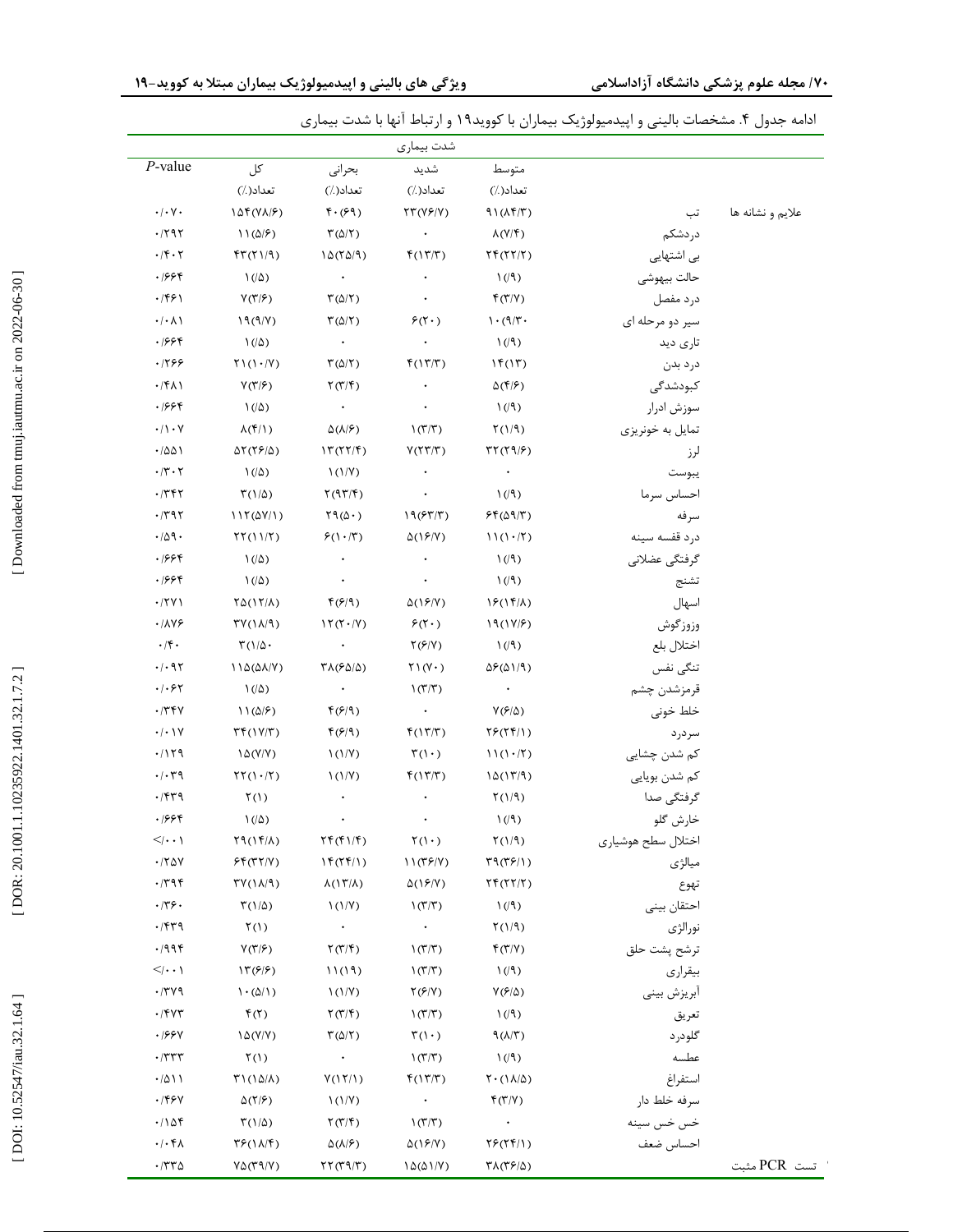|                                      |                                                          |                       | <b>جدول۵</b> . میانگین وانحراف معیارمقادیر علایم حیاتی دربدو مراجعه به تفکیک شدت بیماری کووید۱۹ |                        |
|--------------------------------------|----------------------------------------------------------|-----------------------|-------------------------------------------------------------------------------------------------|------------------------|
|                                      |                                                          | شدت بیماری            |                                                                                                 |                        |
| $P$ -value                           | بحرانى                                                   | شدىد                  | متوسط                                                                                           | علايم حياتي بدو مراجعه |
|                                      | انحراف معيار ±ميانگين                                    | انحراف معيار ±ميانگين | انحراف معيار ±ميانگين                                                                           |                        |
| .7796                                | $\Upsilon\Upsilon/\Lambda$ $\pm$ 119/9                   | $Y1/F+1Y9/Y$          | $19/4$ $119/4$                                                                                  | فشارخون سيستوليك       |
| .180A                                | $19/4 \pm 11/9$                                          | $Y/1 \pm YY/1$        | $11/9$ $\pm$ $V$ ۳/۶                                                                            | فشارخون دياستوليك      |
| $\langle \ldots \rangle$             | $177 + \lambda 9$                                        | $9/7\pm\Lambda V/1$   | $Y/F_{\pm}$ 94/Y                                                                                | درصداشباع اكسيژن       |
| $\cdot$ / $\cdot$ $\vee$ $\triangle$ | $17/V \pm 71/V$                                          | $177 + 777$           | $Y/Y_{\pm}$ 1 $\lambda$ /9                                                                      | تعدادتنفس در دقيقه     |
| $\cdot$ /9 $\cdot$ $\wedge$          | $\cdot$ / $\lambda$ $\pm$ $\uparrow$ $\vee$ / $\uparrow$ | $1/1 \pm T$ Y/A       | $T1/V \pm 1.19$                                                                                 | درجه حرارت دهانى       |
| .191V                                | $1\lambda/\lambda \pm \lambda \Upsilon/\Upsilon$         | 19/۳± 79/۶            | $1\Lambda/T$ $\pm$ $\Lambda$ ۳/٢                                                                | تعدادنبض در دقيقه      |

## **.** ارتباط بین شدت بیماري کووید19 و علایم و بیماریهاي همراه **جدول6**

|                                       |                                  |                                                    | Coefficients <sup>a</sup>               |                          |                         |
|---------------------------------------|----------------------------------|----------------------------------------------------|-----------------------------------------|--------------------------|-------------------------|
| $P$ - value                           | T                                | Standardized<br><b>Unstandardized Coefficients</b> |                                         | Model                    |                         |
|                                       |                                  | Coefficients<br>Beta                               | Std. Error                              | $\overline{B}$           |                         |
| $\langle \cdot   \cdot \cdot \rangle$ | $\Delta$ /۴۳.                    |                                                    | 1/441                                   | $A/FY\Delta$             | (Constant)<br>1         |
| $\cdot/\cdot\cdot$                    | $-\mathsf{T}/\Delta\mathsf{T}$ . | $-1559$                                            | 1191                                    | $-$ / $5Y$               | سن ۱۵ تا ۳۴ سال         |
| $\langle \cdot   \cdot \cdot \rangle$ | $-T/956$                         | $-15VA$                                            | 18.                                     | $-1544$                  | سن ۳۵ تا۴۹ سال          |
| $\cdot/\cdot \wedge \Delta$           | $-1/VTT$                         | $-1151$                                            | /                                       | $-755$                   | سن ۵۰ تا ۶۴ سال         |
| .1.19                                 | $-1/VA$                          | $-111Y$                                            | 1100                                    | $-15YY$                  | سن ۷۵ تا ۷۴ سال         |
| .79.                                  | 1.91                             | 1.9.                                               | 119.                                    | $11Y -$                  | سابقه بیماری عروق کرونر |
| .7010                                 | $-105Y$                          | $-/ \uparrow$ \                                    | 118 <sub>A</sub>                        | $-1.95$                  | آسم                     |
| .7156                                 | $-1/\Delta fV$                   | $-/-\Lambda$ ۴                                     | 17.7                                    | $  \mathbf{r} $          | نارسايي مزمن كليه       |
| $\cdot/\lambda \cdot \cdot$           | $-1708$                          | $-/-$ \ $\Delta$                                   | $ \mathbf{f} \cdot \mathbf{r} $         | $-1$ $\cdot$ $\epsilon$  | ادم                     |
| .749                                  | .777.                            | $/ \cdot \Lambda$                                  | $/$ ۴۷۴                                 | 1107                     | خونریزی از بینی         |
| $\cdot/\lambda\tau$                   | 1/TTA                            | $/$ $\cdot$ Y $\tau$                               | /15Y                                    | /1V                      | سر در د                 |
| $\cdot$ /YSV                          | $-179V$                          | $-/-$ \ Y                                          | 180                                     | $-1.89$                  | كاهش حس بويايي          |
| $\langle \cdot   \cdot \cdot \rangle$ | $-F/F99$                         | $-159A$                                            | 188                                     | $- V \cdot V $           | اختلال سطح هوشيارى      |
| $\cdot/\cdot\cdot$                    | $-\mathbf{r}/\mathbf{y}$         | $-199$                                             | 1190                                    | $-$ / $5$ V $\Lambda$    | بيقرارى                 |
| .1980                                 | $-1.54$                          | $-1$                                               | $/\tau \cdot \Delta$                    | $-/-$ \ \                | وزوزگوش                 |
| $\cdot/\cdot$ \ $\Upsilon$            | $Y/\Delta \Delta Y$              | 1179                                               | /157                                    | Y Y                      | احساس ضعف               |
| $\cdot$ /٣۵٢                          | $-195$                           | $-/ \Delta\Delta$                                  | $/ \cdot \cdot \tau$                    | $-$ / $\cdot$ $\uparrow$ | تعدادنبض در دقیقه       |
| .7091                                 | .707A                            | 1.79                                               | $/ \cdot \cdot \tau$                    | $/ \cdot \cdot 7$        | فشارخون سيستوليك        |
| .79                                   | $-1/\mathfrak{F}\Delta$ .        | $-/\lambda$ . $\lambda$                            | $1 \cdot \cdot \Delta$                  | $-/ \cdot$ Y             | فشارخون دياستوليک       |
| $\cdot$ /٢ $\cdot$ )                  | $-1/7\Lambda$ ۴                  | $-1.89$                                            | $/ \cdot \cdot \tau$                    | $-1$                     | درجه حرارت دهانى        |
| $\langle \cdot   \cdot \cdot \rangle$ | $-\Delta$ /٢٨٨                   | $ 777$                                             | $ \cdot \cdot \rangle$                  | $-1\cdot 7$ .            | در صداشباع اکسیژن       |
| $\cdot$ /۳۴۳                          | .7901                            | $1 - \Delta \Delta$                                | 1.9                                     | $/ \cdot \cdot \Delta$   | تعدادتنفس در دقیقه      |
|                                       |                                  |                                                    | a. Dependent Variable: Disease severity |                          |                         |

|  |  |  | جدول۷. خلاصه مدل رگرسیون برای پیش بینی شدت بیماری |
|--|--|--|---------------------------------------------------|
|--|--|--|---------------------------------------------------|

| Std. Error of the Estimate                                                                                                                 | Adjusted R Square | R Square |               | Model |  |  |
|--------------------------------------------------------------------------------------------------------------------------------------------|-------------------|----------|---------------|-------|--|--|
| 1815FX                                                                                                                                     | ۸۱۸/              | ۱۵۷۶     | $a/N\Delta$ 9 |       |  |  |
| a. Predictors: (Constant), RR, tinnitus, edema, diastol, temperature, restless, weakness, headache, age.rec.2=35-49, CKD dialysis, IHD.HX, |                   |          |               |       |  |  |
| asthma, epistaxis, age.rec.2=15-34, congenital HDIs, age.rec.2=65-74, hyposmia, impaired consciousness, PR, O2sat, BP, age.rec.2=50-64     |                   |          |               |       |  |  |

را ۳۲/۴٪، ۲۷/۸٪، ۲۶/۸٪، ۲۶/۸٪، ۱۹/۶٪، و ۱۳/۹٪ افزایش داد (جدولهای ۶ و ۷).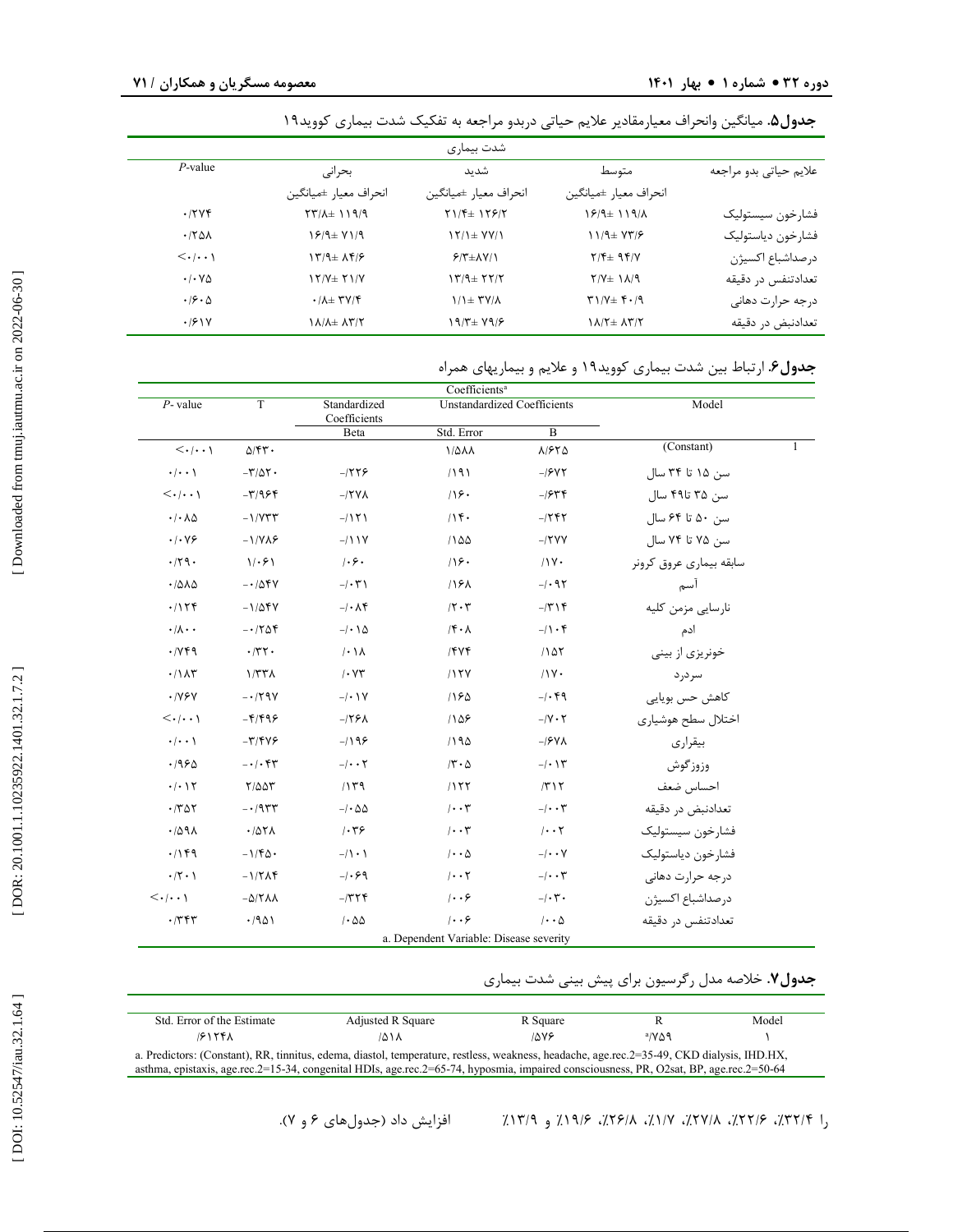#### **بحث**

این مطالعه با هدف ارزیابی خصوصیات بالینی و اپیدمیولوژیکی بیماران مبتلا به COVID-19 و ارتباط آن با شدت بیماری در بیمارستان امیرالمومنین (ع)، تهران، ایران انجام شد.

در مطالعه ما، بیشتر بیماران COVID-19 بستری و همچنین اکثر بیماران با شرایط بحرانی بیشتر یا مساوي 75سال سن داشتند. از طرف دیگر، ما دریافتیم که سن، از پیش بینی کنندههاي منفی شدت بیماري است. این یافتهها قبلاً در سایر مطالعات به نوعی ذکر شده است، به طوری که نتایج ًمطالعه<br>Nikpouraghadm و همکارانش (۱۴) که برای توصیف ویژگی-های اپیدمیولوژیکی COVID-19 در ایران انجام شد، نشان داد که سنِ بالاتر، با شدت بیماري و مرگ و میر ارتباط دارد.

در این مطالعه، تب، تنگی نفس، سرفه و میالژي در بیشتر بیماران گزارش شده است. نتایج این مطالعه با بسیاري از مطالعات مشابه قابل مقایسه و تاییدکننده است که گزارش<br>کردهاند این علائم از شایعترین علائم بیماران هستند (۱۸-15). یافتههاي بالینی مطالعات قبلی نشان میدهند که این علائم شایعترین علائم بالینی در عفونتهاي ویروسی مشابه .(10 مانند SARS و MERS است (

نتایج ما نشان داد که اختلاف معنیداري در امتیازدهی شدت بیماری COVID-19 بین زن و مرد وجود ندارد. اگرچه برخی از مطالعات به نقش هورمونهاي جنسی و محافظت از کروموزوم X در ایمنی تطبیقی و ذاتی اشاره کردهاند (۱۹) و Covid بیان داشتند که جنسیت مرد با شدت بیماري -19 14)، سایر مطالعات هیچ ارتباط معنی داري بین همراه است ( جنسیت با شدت بیماري یا میزان کشندگی پیدا نکردند .(1،11 )

مطالعه ما نشان داد که بیشتر بیماران مبتلا به IHD، آسم، CKD در شرایط بحرانی قرار دارند. طبق مطالعه دیالیز و متاآنالیز حیدری و همکارانش که بر روی بیماریهای همراه و شدت این بیماری انجام ًشد، به طور کلی حضور بیماریهای<br>همراه زمینهای در بیماران COVID-19 شدید، بیشتر است. به عبارت دیگر، بیماريهاي زمینهاي در موارد مهم بستري در بیمارستان شایعتر هستند (۱۰)؛ اگرچه، درمطالعات قبلی مقایسه شدت بیماری Covid-19 از نظر زیر گروه بیماریهای زمینهاي را پیدا نکردهاند.

در زمينه علائم بيمارى COVID-19 و ارتباط آن با شدت بیماري، نتایج مخلوط و متناقضی وجود دارد. در حالی که در مطالعه ما اکثر بیماران مبتلا به سردرد، اختلال هوشیاري و بی

قراري هنگام پذیرش در شرایط بحرانی قرار داشتند، نتایج یک متاآنالیز اخیر نشان داد که شیوع سردرد در بیمارانِ با وضعیت بالینی ثابت، بالاتر از بیماران با شرایط شدید یا بحرانی است (۱۰). در مطالعه دیگری اختلال هوشیاری در ۰/۳٪ از بیمارانی که دروضعیت شدت ارزیابی شده بودند مشاهده شد (20). با توجه به چنین یافتههایی، ما باید مطالعات بیشتري را در طول زمان انجام دهیم تا ویژگیهاي این بیماري، مکانیسم عملکرد و عواقب آن را دریابیم.

همان طور که در یافتههاي ما ذکر شد، اکثر بیماران در شرایط بحرانی سابقه تماس نزدیک با بیمار مشکوك یا تاییدشده COVID را نداشتند. میتوان استنباط کرد که این بیماران -19 ممکن است با بیمار بدون علامتی که شناخته نشده و در جامعه یا اعضاي خانواده حضور دارند در تماس بودهاند، زیرا انتقال فرد به فرد از حاملهای COVID-19 بدون علامت به . جامعه قبلاً در سایر مطالعات ذکر شده است (21)

در این مطالعه، تفاوت در میزان اشباع  $\rm O_{2}$  بین شرایط متوسط، شدید و بحرانی قابل توجه بود. علاوه بر این، ما دریافتیم که متغیر درصد اشباع 2O، از پیش بینی کنندههاي منفی شدت بیماري است. مطالعات متعدد، مطابق با نتایج این مطالعه، همچنین روند کاهش  ${\rm SpO}_2$  را از مرحله اولیه تا شدید بیماری گزارش کردهاند. به عنوان مثال، در مطالعه داي و همکارانش گزارش شده است که  ${\rm SpO}_{2}$  در بیماران با مرحله شدید نسبت به مرحله اولیه یا پیشرفت کاهش یافته است (22).

در مورد نقاط قوت و محدودیتهاي مطالعه میتوان گفت که مطالعه ما ویژگیهاي بالینی و اپیدمیولوژیکی بیماران مبتلا به COVID را توصیف کرد. چنین مطالعاتی میتواند ‐ 19 اطلاعات مهمی در مورد ماهیت بیماری COVID-19 فراهم کند و اقداماتِ تشخیصی و درمانی موثر را برای بیماران<br>COVID-19 بهبود بخشد. با این حال، این مطالعه محدودیت-هاي خاص خود را دارد. محدودیتهاي این مطالعه به دلیل تعداد کم بیماران و انجام مطالعه در یک مرکز بیمارستان بود. ما توصیه میکنیم مطالعه را با حجم نمونه بیشتري در چندین بیمارستان انجام دهید که شامل موارد سرپایی است. محدودیت دیگر مطالعه حاضر مربوط به ماهیت گذشته نگر مطالعه بود که منجر به خطاي یادآوري یا از دست دادن اطلاعات میشود.

75 یافتههاي این مطالعه نشان میدهد بیماران مسن (> سال) و بیمارانی که برخی از بیماریهای همزمان دارند، در معرض خطر ابتلا به بیماری شدید قرار دارند. این مطالعه<br>همچنین نشان داد که تب، تنگی نفس، سرفه و میالژی شایع-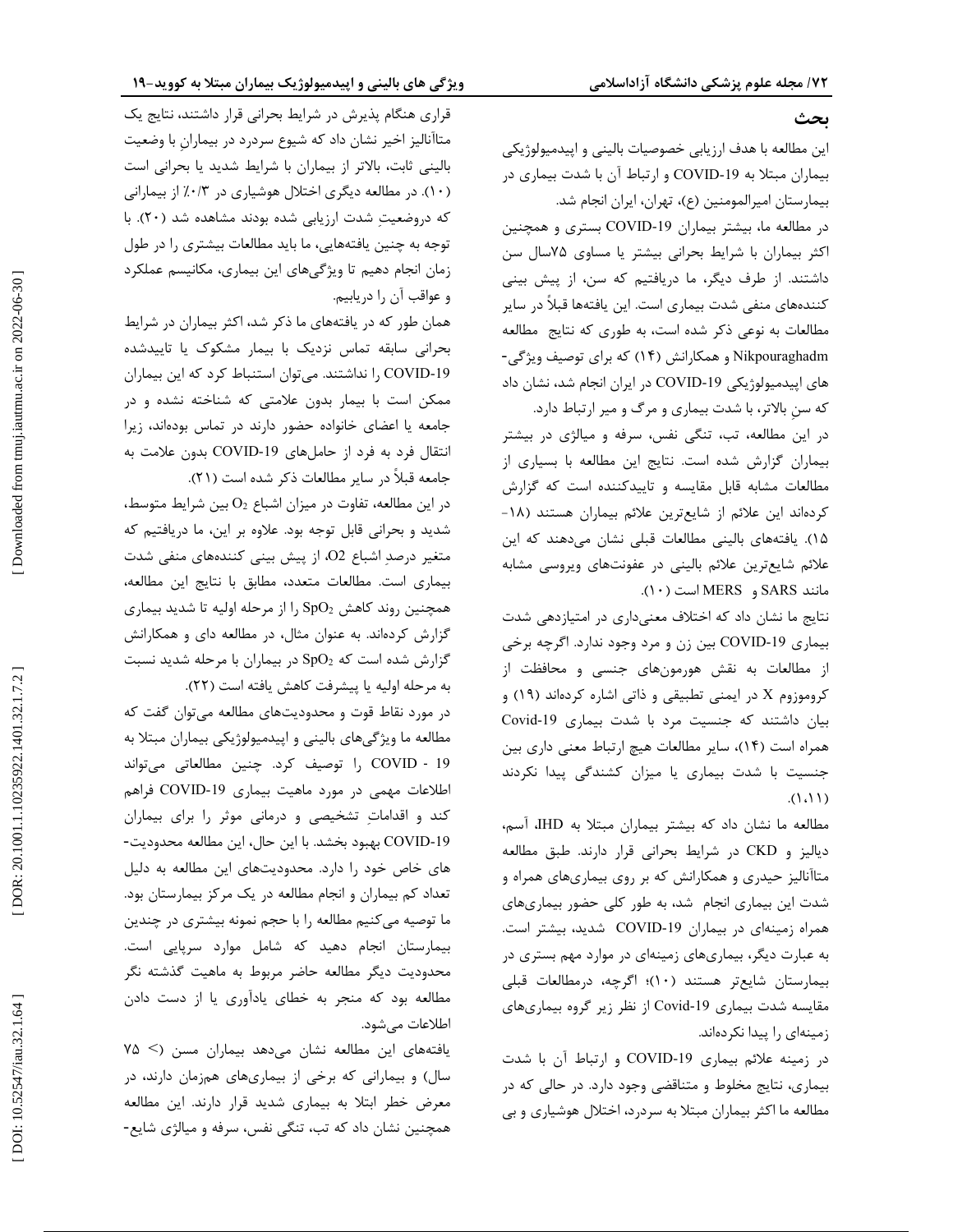**تقدیر و تشکر**  نویسندگان این مقاله، از کارکنان بیمارستان امیرالمومنین (ع) و بیماران و همراهانشان براي شرکت در مطالعه تشکر مے کنند.

ترین علائم بیماران است، در حالی که سردرد، اختلال هوشیاری و بی قراری هنگام پذیرش علائم پیش بینی کننده<br>وضعیت بحرانی بیماری است. علاوه بر این، متغیر اشباع O2 پیش بینی منفی شدت بیماري بود.

# *REFERENCES*

1. Shahriarirad R, Khodamoradi Z, Erfani A, Hosseinpour H, Ranjbar K, Emami Y, et al. Epidemiological and clinical features of 2019 novel coronavirus diseases (COVID -19) in the South of Iran. BMC Infect Dis 2020;20:427.

2. Baghchechi M, Dunn J, Jaipaul N, Jacob SE. Art of prevention: Life in the time of coronavirus. Int J Womens Dermatol 2020;6:137 -141.

3. Badrfam R, Zandifar A. Coronavirus disease 2019 in Iran: the need for more attention to primary health care. Public Health 2020;182:187.

4. Abdi M. Coronavirus disease 2019 (COVID -19) pandemic in Iran: Actions and problems. Infect Control Hosp Epidemiol 2020;41:754 -755.

5. Mamishi S, Heydari H, Aziz -Ahari A, Shokrollahi MR, Pourakbari B, Mahmoudi S, et al. Novel coronavirus disease 2019 (COVID -19) pandemic in children in Iran: Atypical CT manifestations and mortality risk of severe COVID -19 infection. J Microbiol Immunol Infect 2020;S1684 -1182:30177 -8.

6. World Health Organization. WHO Coronavirus Disease (COVID -19) Dashboard. Available at: https://covid19.who.int/table . Data last updated: 2020/12/13, 4:58pm CET

7. Khosravi A, Chaman R, Rohani -Rasaf M, Zare F, Mehravaran S, Emamian MH. The basic reproduction number and prediction of the epidemic size of the novel coronavirus (COVID -19) in Shahroud, Iran. Epidemiol Infect 2020;148:e115.

8. Maleki M, Mahmoudi MR, Heydari MH, Pho KH. Modeling and forecasting the spread and death rate of coronavirus (COVID -19) in the world using time series models. Chaos Solitons Fractals 2020;140:110151.

9. Pourghasemi HR, Pouyan S, Heidari B, Farajzadeh Z, Fallah Shamsi SR, Babaei S, et al. Spatial modeling, risk mapping, change detection, and pandemic trend analysis of coronavirus (COVID -19) in Iran (days between February 19 and June 14, 2020). Int J Infect Dis 2020;98:90 -108.

10. Heydari, K, Rismantab S, Shamshirian A, Lotfi, P, Shadmehri N, Houshmand P, et al. Clinical and Paraclinical Characteristics of COVID -19 patients: A systematic review and meta -analysis. medRxiv 2020.

11. Fu L, Wang B, Yuan T, Chen X, Ao Y, Fitzpatrick T, et al. Clinical characteristics of coronavirus disease 2019 (COVID -19) in China: A systematic review and meta -analysis. J Infect 2020;80:656 -665.

12. Sabri A, Davarpanah AH, Mahdavi A, Abrishami A, Khazaei M, Heydari S, et al. Novel coronavirus disease 2019: predicting prognosis with a computed tomography -based disease severity score and clinical laboratory data. Pol Arch Intern Med 2020;130 :629 -634.

13. World Health Organization. WHO COVID -19 Case definition. updated in Public health surveillance for COVID -19, published 7 August 2020, Available at: https://www.who.int/publications/i/item/WHO-2019-nCoV-Surveillance\_Case\_Definition -2020.1

14. Nikpouraghdam M, Jalali Farahani A, Alishiri G, Heydari S, Ebrahimnia M, Samadinia H, et al. Epidemiological characteristics of coronavirus disease 2019 (COVID -19) patients in IRAN: A single center study. J Clin Virol 2020;127:104378.

15. Jiehao C, Jin X, Daojiong L, Zhi Y, Lei X, Zhenghai Q, et al. A Case Series of Children With 2019 Novel Coronavirus Infection: Clinical and Epidemiological Features. Clin Infect Dis 2020;71:1547 -1551.

16. Huang CL, Wang YM, Li XW, Ren LL, Zhao JP, Hu Y, et al. Clinical features of patients infected with 2019 novel coronavirus in Wuhan, China. Lancet 2020;395:497 -506.

17. Ki M; Task Force for 2019 -nCoV. Epidemiologic characteristics of early cases with 2019 novel coronavirus (2019 nCoV) disease in Korea. Epidemiol Health 2020;42:e2020007.

18. Wu J, Liu J, Zhao X, Liu C, Wang W, Wang D, et al. Clinical Characteristics of Imported Cases of Coronavirus Disease 2019 (COVID-19) in Jiangsu Province: A Multicenter Descriptive Study. Clin Infect Dis 2020;71:706-712.